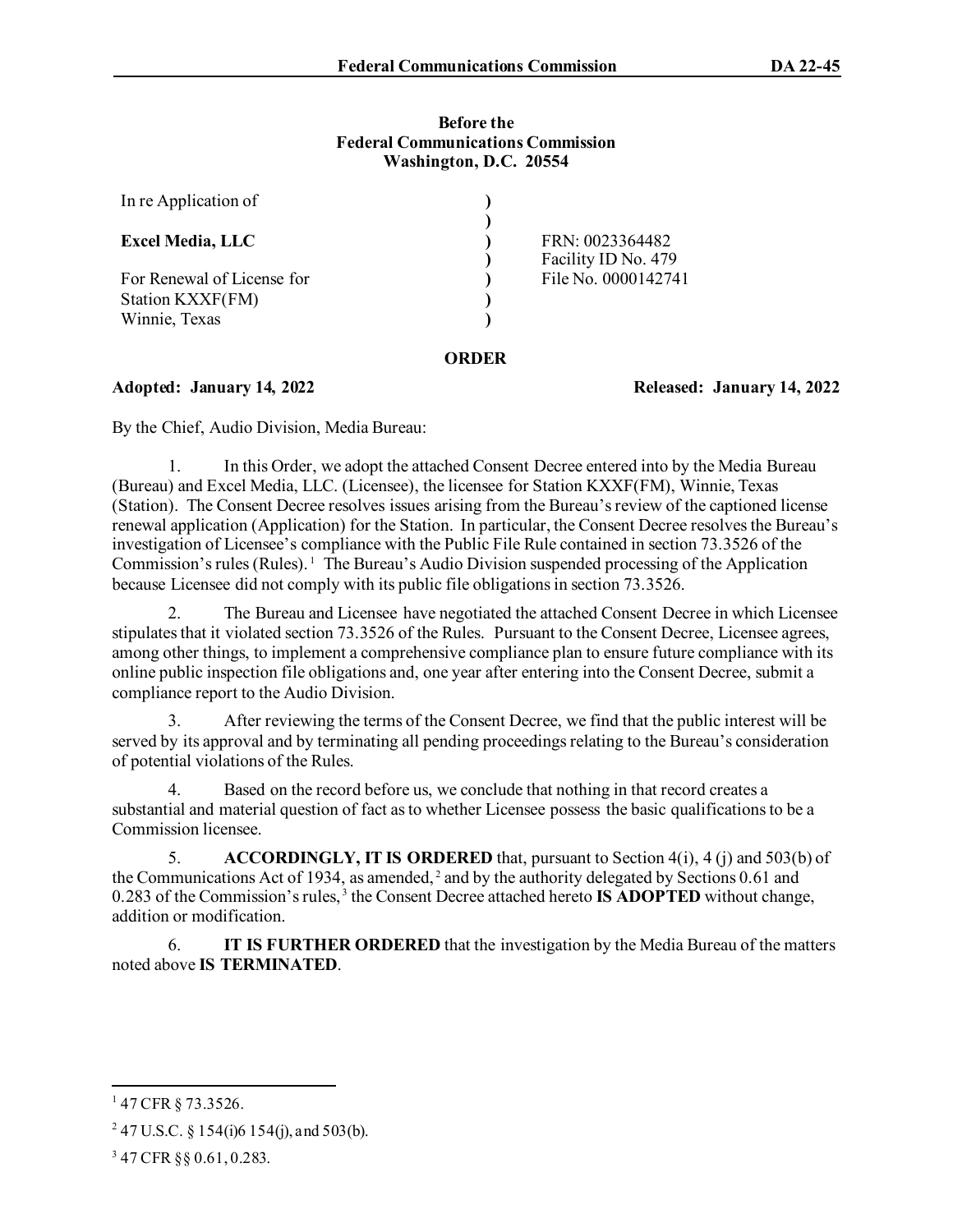7. **IT IS FURTHER ORDERED** that copies of this Order shall be sent, by First Class and Certified Mail, Return Receipt Requested, to Excel Media, LLC., c/o Elaine Walton, 80 Interstate 10 N., Suite 209, Beaumont, TX 77702.

### FEDERAL COMMUNICATIONS COMMISSION

Albert Shuldiner Chief, Audio Division Media Bureau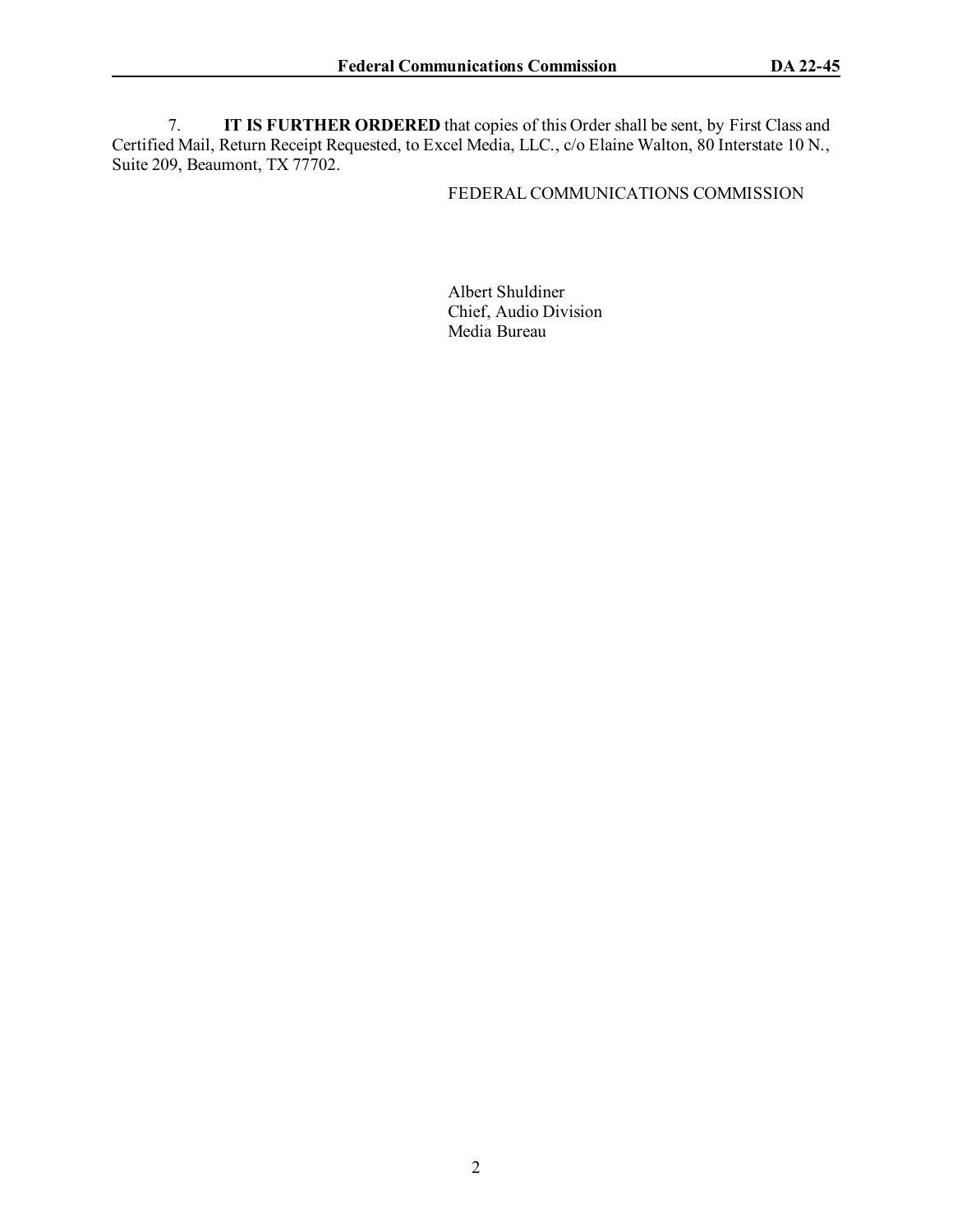#### **Before the Federal Communications Commission Washington, D.C. 20554**

| In the Matter of Online Public Inspection Files of | File No.: 0000142741 |
|----------------------------------------------------|----------------------|
| <b>Excel Media, LLC</b>                            | FRN: 0023364482      |
| Licensee of Station KXXF(FM)<br>Winnie, Texas      |                      |

# **CONSENT DECREE**

1. The Media Bureau of the Federal Communications Commission and Excel Media, LLC (hereafter "Licensee," as defined below), by their authorized representatives, hereby enter into this Consent Decree for the purpose of terminating the Media Bureau's investigation into the Licensee's compliance with section 73.3526 of the Commission's rules,  $\frac{1}{1}$  $\frac{1}{1}$  $\frac{1}{1}$  relating to the maintenance of online public inspection files. To resolve this matter, the Licensee agrees to implement a comprehensive Compliance Plan to ensure its future compliance with section 73.3526.

### **I. DEFINITIONS**

- 2. For the purposes of this Consent Decree, the following definitions shall apply:
	- (a) "Act" means the Communications Act of 1934, as amended, 47 U.S.C. § 151 *et seq*.
	- (b) "Adopting Order" means an Order of the Bureau adopting the terms of this Consent Decree without change, addition, deletion, or modification.
	- (c) "Bureau" means the Media Bureau of the Commission.
	- (d) "Commission" or "FCC" means the Federal Communications Commission and all of its bureaus and offices.
	- (e) "Covered Employees" means all employees and agents of the Licensee who are responsible for performing, supervising, overseeing, or managing activities related to the maintenance of online public inspection files, as required by the Online Public Inspection File Rule.
	- (f) "Effective Date" means the date by which both the Bureau and the Licensee have signed the Consent Decree.
	- (g) "Investigation" means the Bureau's decision to hold and not process the Licensee's license renewal application identified in Appendix A due to the noncompliance with its public file obligations.
	- (h) "Licensee" means Excel Media, LLC, and its affiliates, subsidiaries, predecessorsin-interest, and successors-in-interest.
	- (i) "Online Public Inspection File Rule" means 47 CFR § 73.3526.
	- (j) "Parties" means the Licensee and the Bureau, each of which is a "Party."
	- (k) "Rules" means the Commission's regulations found in Title 47 of the Code of Federal Regulations.

<span id="page-2-0"></span><sup>&</sup>lt;sup>1</sup> 47 CFR § 73.3526.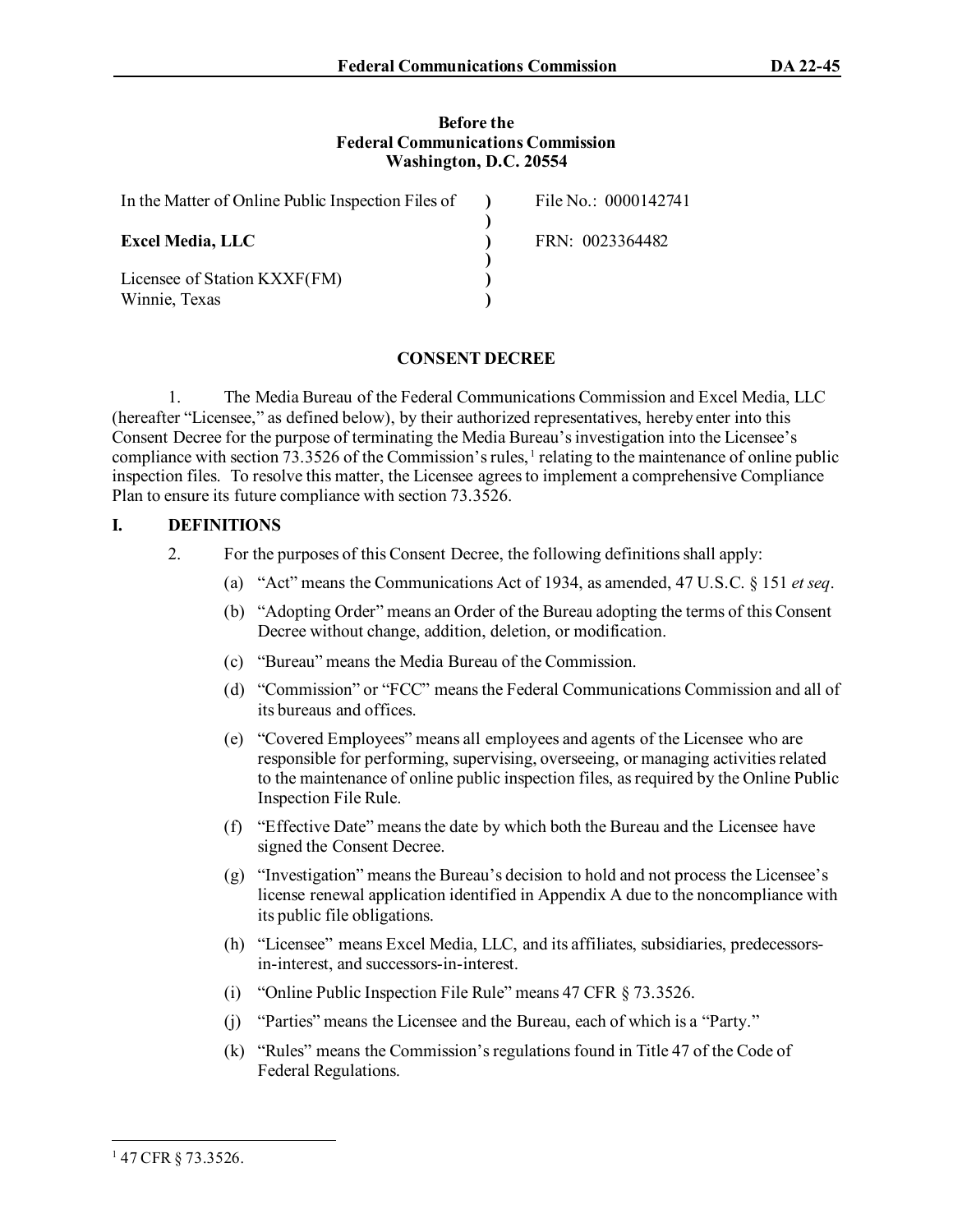## **II. BACKGROUND**

3. Section 73.3526 requiresradio station licensees to maintain an online public inspection file and to upload certain documents to the Commission's public inspection file database throughout the year. It is crucial that stations maintain online public inspection files that are complete and up to date because the information in them directly affects, among other things, the public's ability to be informed about a station's compliance with its obligations.

4. The Licensee owns and operates one or more radio stations licensed by the Commission. The Licensee recently filed an application for renewal of radio station licenses. Further, we have determined that the Licensee did not comply with the Online Public Inspection File Rule. That application isidentified in **Appendix A**. Based on the Licensee's noncompliance with the Online Public Inspection File Rule, the Bureau commenced the Investigation and suspended processing that license renewal application.

5. The radio industry is recovering from a recent dramatic reduction in sponsorship revenues which, in turn, placed the industry, including the Licensee, under significant, ongoing financial stress. The Bureau believes that the exceptional circumstances brought about by the industry's economic situation present a unique situation which, on balance, warrant resolution of the Bureau's investigation under the terms and conditions described below.

### **III. TERMS OF AGREEMENT**

6. **Adopting Order**.The provisions of this Consent Decree shall be incorporated by the Bureau in an Adopting Order.

7. **Jurisdiction**. The Licensee agrees that the Bureau has jurisdiction over it and the matters contained in this Consent Decree and has the authority to enter into and adopt this Consent Decree.

8. **Effective Date**. The Parties agree that this Consent Decree shall become effective on the Effective Date. As of the Effective Date, the Parties agree that this Consent Decree shall have the same force and effect as any other order of the Commission.

9. **Termination of Investigation**.In express reliance on the covenants and representations in this Consent Decree and to avoid further expenditure of public resources, the Bureau agrees to terminate the Investigation. In addition, the Bureau agrees to process the Licensee's pending radio license renewal application identified in Appendix A in the ordinary course. In consideration for such, the Licensee agrees to the terms, conditions, and procedures contained herein.

10. The Bureau agrees that, in the absence of new material evidence, the Bureau will not use the facts developed in this Investigation through the Effective Date, or the existence of this Consent Decree, to institute, on its own motion or in response to any petition to deny or other third-party objection, any new proceeding, formal or informal, or take any action on its own motion against the Licensee concerning the matters that were the subject of the Investigation. The Bureau also agrees that, in the absence of new material evidence, it will not use the facts developed in the Investigation through the Effective Date, or the existence of this Consent Decree, to institute on its own motion any proceeding, formal or informal, or to set for hearing the question of the Licensee's basic qualifications to be a Commission licensee or to hold Commission licenses or authorizations. [2](#page-3-0)

11. **Admission of Liability**. The Licensee admits for the purpose of this Consent Decree that it failed to timely place records in its online public inspection file, in repeated violation of section 73.3526 of the Rules.

<span id="page-3-0"></span><sup>2</sup> *See* 47 CFR § 1.93(b).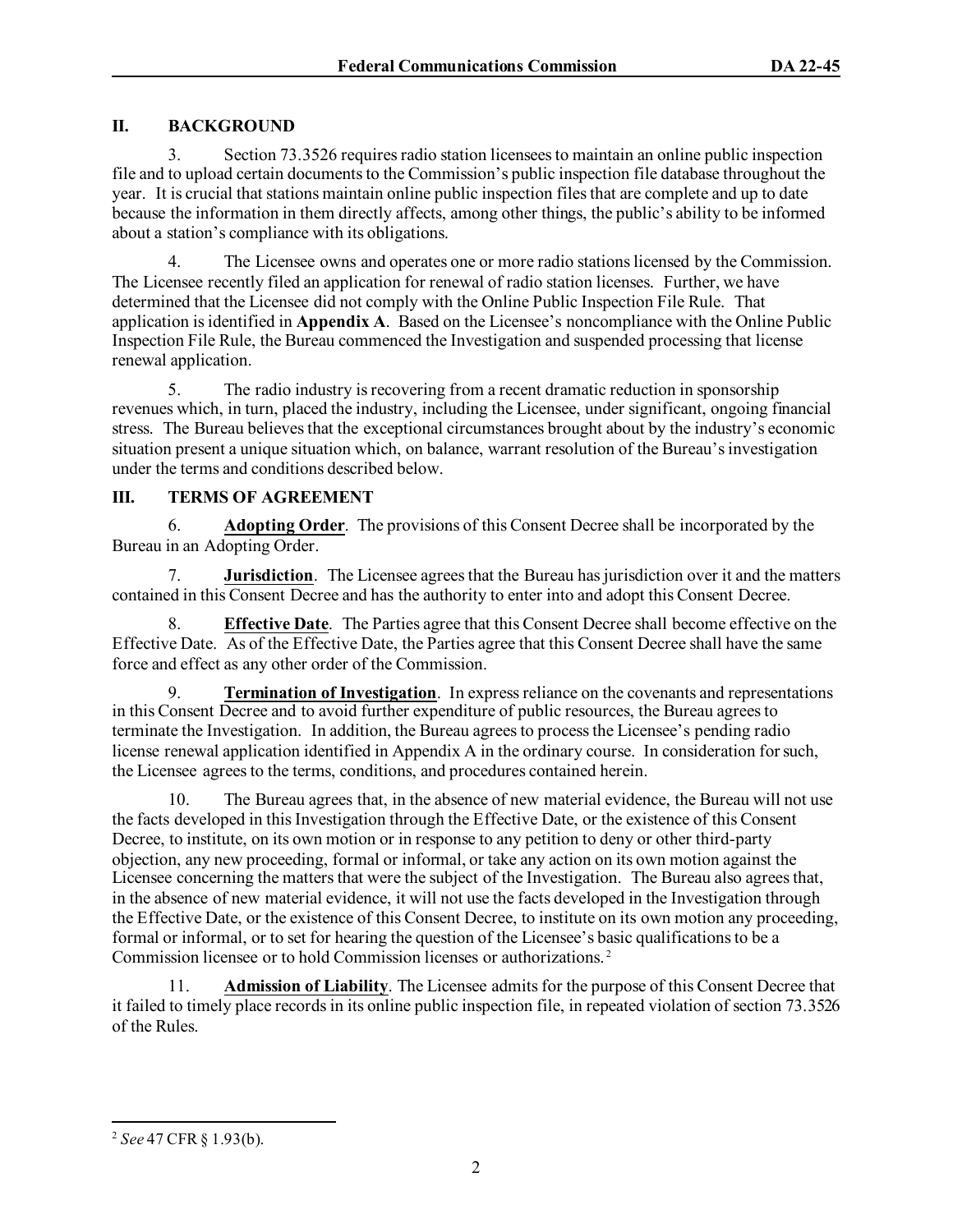12. Pursuant to section  $503(b)(2)(E)$  of the Act, in exercising its forfeiture authority, the Commission may consider, among other things, "any history of prior offenses" by the licensee.<sup>[3](#page-4-0)</sup> The Licensee acknowledges that the Commission or its delegated authority may consider the Licensee's admission of liability in this Consent Decree in proposing any future forfeiture against Licensee in the event the Licensee is determined to have apparently committed a violation of the Act, the Rules, or of any orders of the Commission after the Effective Date, whether related to the online public inspection file and record keeping or otherwise.

13. **Compliance Officer**. Within 30 calendar days after the Effective Date, the Licensee shall designate a senior manager to serve as a Compliance Officer and to discharge the duties set forth below. The Compliance Officer shall report directly to the Licensee's Chief Executive Officer (or equivalent senior officer/owner) on a regular basis, and shall be responsible for developing, implementing, and administering the Compliance Plan and ensuring that the Licensee complies with the terms and conditions of the Compliance Plan and this Consent Decree. The Compliance Officer shall have specific knowledge of the Online Public Inspection File Rule prior to assuming his/her duties. The Bureau acknowledges that the Compliance Officer, Chief Executive Officer, and/or owner may be the same individual.

14. **Compliance Plan**. For purposes of settling the matters set forth herein, the Licensee agrees that it shall, within 30 calendar days after the Effective Date, develop and implement a Compliance Plan designed to ensure future compliance with the Online Public Inspection File Rule, and with the terms and conditions of this Consent Decree. The Compliance Plan, with the exception of the Compliance Report described below in paragraph  $14(c)$ , shall apply to all radio stations owned by the Licensee. The Compliance Plan shall contain, at a minimum, the following elements:

- (a) **Compliance Manual**. The Compliance Plan shall include a Compliance Manual that is distributed to all Covered Employees. The Licensee may adopt a Compliance Manual that it has prepared or one that has been prepared by an outside source, such as a trade association (e.g., the National Association of Broadcasters), another licensee, or a law firm. The Compliance Manual shall:
	- i. thoroughly explain the requirements embodied in the Online Public Inspection File Rule;
	- ii. contain Operating Procedures that Covered Employees must follow to help ensure the Licensee's compliance with the Online Public Inspection File Rule. The Operating Procedures shall include internal procedures and policies specifically designed to ensure that the Licensee's stations upload all required information to their online public inspection files in a timely manner and otherwise maintain full, complete, and up to date information therein. The Operating Procedures shall also include a compliance checklist that describes the steps that a Covered Employee must follow to ensure compliance with the Online Public Inspection File Rule; and
	- iii. be periodically reviewed and revised as necessary to ensure that the information set forth therein remains current, complete, accurate, and effective.
- (b) **Compliance Training Program**. If the Licensee has Covered Employees, the Compliance Plan shall include a Compliance Training Program to provide periodic training to those Covered Employees on complying with the Online Public Inspection File Rule. As part of the compliance training program, Covered Employees shall be advised of the Licensee's obligation to report any noncompliance with the Online Public Inspection File Rule and shall be instructed on how to disclose noncompliance to the Compliance Officer. All Covered Employees shall receive initial training under the compliance training program within 30 calendar days after the Effective Date, except that

<span id="page-4-0"></span><sup>3</sup> *See* 47 U.S.C. § 503(b)(2)(E).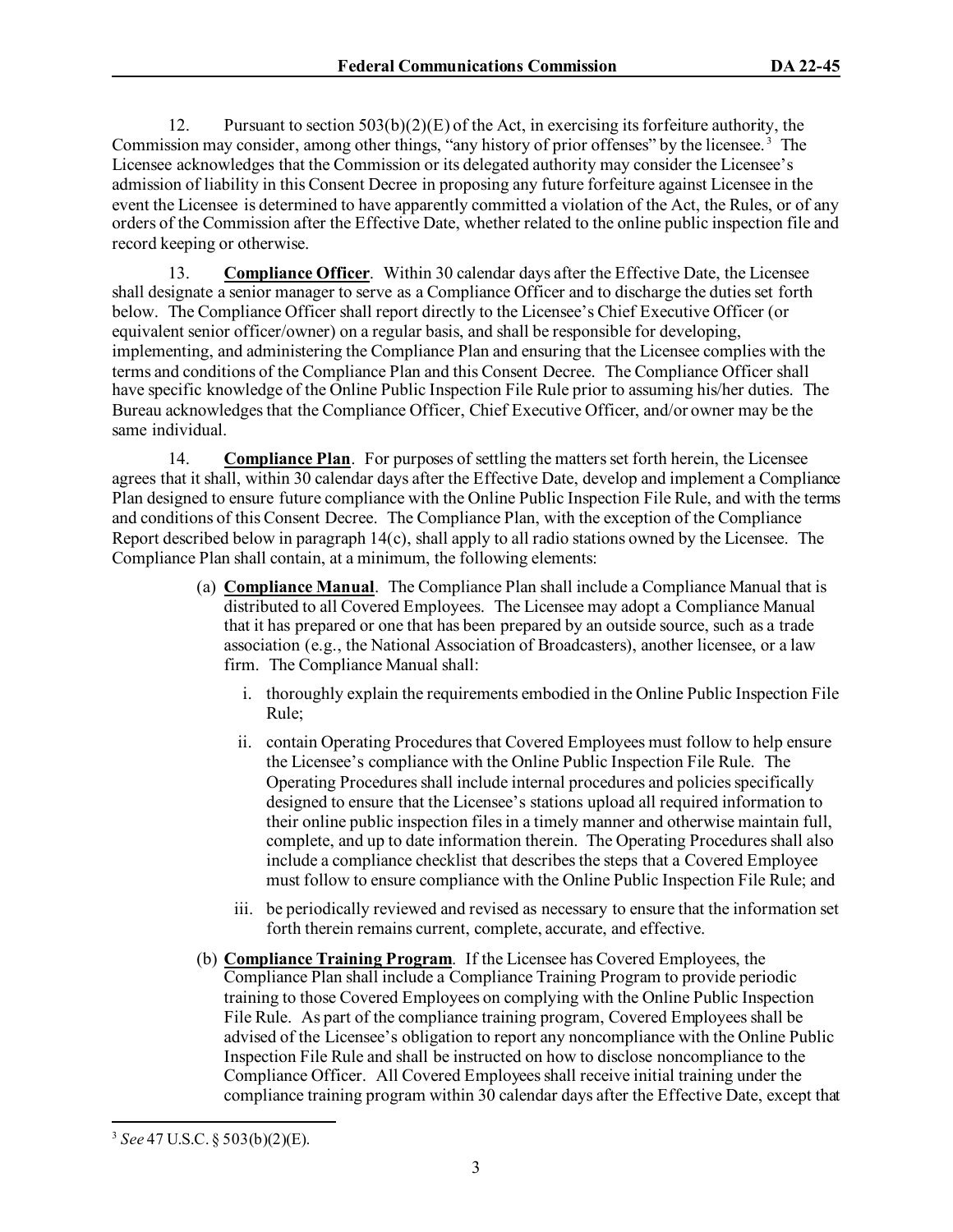any person who becomes a Covered Employee at any time after such initial training is provided shall receive training under the compliance training program within 30 calendar days after the date he or she becomes a Covered Employee. The Licensee shall provide training under the compliance training plan on at least an annual basis, and it shall periodically review and revise the compliance training program as necessary to ensure that it remains current, complete, and effective.

- (c) **Compliance Report**. One year after entering into this Consent Decree, the Licensee shall submit a compliance report to the Bureau for each station listed in Appendix A. The compliance report shall contain a certification of the Licensee's compliance with the Online Public Inspection File Rule during the previous year. The compliance report shall be submitted to the Bureau no later than 30 days after the one-year anniversary of the Effective Date. The Bureau may, within its sole discretion, require the Licensee to submit more frequent or additional compliance reportsin accordance with the terms of paragraph 15 below.
	- i. The compliance report shall include a certification by the Compliance Officer stating that the Compliance Officer has personal knowledge that the Licensee: (i) has established and implemented the Compliance Plan; (ii) has utilized the operating procedures since the implementation of the Compliance Plan; and (iii) is not aware of any instances of noncompliance with the terms and conditions of this Consent Decree.
	- ii. The Compliance Officer's certification shall be accompanied by a statement explaining the basis for such certification and must comply with section 1.16 of the Rules, [4](#page-5-0) and be subscribed to as true under penalty of perjury in substantially the form set forth therein.
	- iii. If the Compliance Officer is unable to provide the requisite certification, the Compliance Officer shall provide the Bureau with a report detailing the noncompliance, as described below.
	- iv. The compliance report shall be submitted to the Audio Division staff: Alexander Sanjenis (alexander.sanjenis@fcc.gov).

15. **Reporting Noncompliance**. The Licensee shall, for each station it owns, report any instance of noncompliance with the Online Public Inspection File Rule, and any instance of noncompliance with any applicable terms and conditions of this Consent Decree within 10 calendar days after discovery of such noncompliance. Such reports shall include a detailed explanation of: (i) each such instance of noncompliance; (ii) the steps that the Licensee has taken or will take to remedy such noncompliance, including the schedule on which such actions will be taken; and (iiii) the steps that the Licensee has taken or will take to prevent the recurrence of any such noncompliance, including the schedule on which such preventative action will be taken. All reports of noncompliance shall be submitted to the Audio Division staff: Alexander Sanjenis (alexander.sanjenis@fcc.gov).

16. **Termination Date**. The obligations to which the Licensee is subject pursuant to this Consent Decree shall terminate upon submission of the Compliance Report pursuant to Paragraph 14(c), *provided* the Bureau is satisfied that the Licensee has demonstrated substantial compliance with its obligations. If the Bureau is not satisfied that the Licensee has demonstrated substantial compliance with its obligations, the Bureau may, within its the sole discretion and authority, extend the termination date of this Consent Decree for up to an additional 24 months.

17. **Further Violation(s)**. The Licensee acknowledges that the Bureau retains the discretion and authority to propose sanctions against the Licensee, including the issuance of notices of apparent

<span id="page-5-0"></span><sup>4</sup> 47 CFR § 1.16.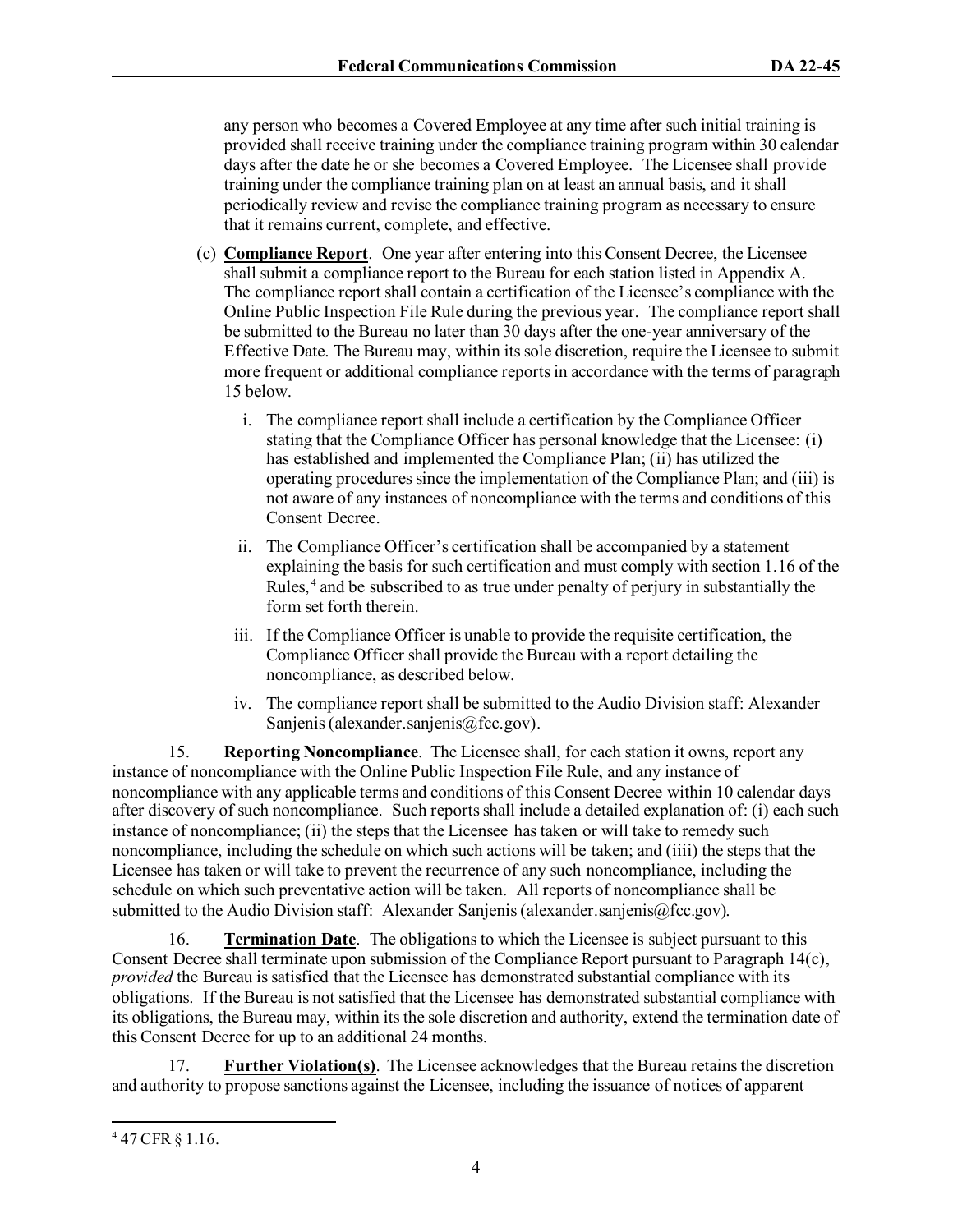liability for forfeitures, for any apparent willful and/or repeated violation by the Licensee of the Online Public Inspection File Rule that occurs during the term of this Consent Decree.

18. **Waivers**. As of the Effective Date, the Licensee waives any and all rights it may have to seek administrative or judicial reconsideration, review, appeal, or stay, or to otherwise challenge or contest the validity of this Consent Decree and the Adopting Order. The Licensee shall retain the right to challenge Commission interpretation of the Consent Decree or any terms contained herein. If either Party (or the United States on behalf of the Commission) brings a judicial action to enforce the terms of the Consent Decree or Adopting Order, neither the Licensee nor the Commission shall contest the validity of the Consent Decree or the Adopting Order, and the Licensee shall waive any statutory right to a trial *de novo*. The Licensee hereby agrees to waive any claims it may have under the Equal Access to Justice Act<sup>[5](#page-6-0)</sup> relating to the matters addressed in this Consent Decree.

19. **Severability**. The Parties agree that if any of the provisions of the Consent Decree shall be held unenforceable by any court of competent jurisdiction, such unenforceability shall not render unenforceable the entire Consent Decree, but rather the entire Consent Decree shall be construed as if not containing the particular unenforceable provision or provisions, and the rights and obligations of the Parties shall be construed and enforced accordingly.

20. **Invalidity**. In the event that this Consent Decree in its entirety is rendered invalid by any court of competent jurisdiction, it shall become null and void and may not be used in any manner in any legal proceeding.

21. **Subsequent Rule or Order**. The Parties agree that if any provision of this Consent Decree conflicts with any subsequent Rule or Order adopted by the Commission (except an order specifically intended to revise the terms of this Consent Decree to which the Licensee does not expressly consent) that provision will be superseded by such Rule or Order.

22. **Successors and Assigns**.The Licensee agrees that the provisions of this Consent Decree shall be binding on its successors, assigns, and transferees.

23. **Final Settlement**. The Parties agree and acknowledge that this Consent Decree shall constitute a final settlement between the Parties with respect to the Investigation.

24. **Modifications**. This Consent Decree cannot be modified without the advance written consent of both Parties.

25. **Paragraph Headings**. The headings of the paragraphs in this Consent Decree are inserted for convenience only and are not intended to affect the meaning or interpretation of this Consent Decree.

26. **Authorized Representative**. Each Party represents and warrants to the other that it has full power and authority to enter into this Consent Decree. Each person signing this Consent Decree on behalf of a Party hereby represents that he or she is fully authorized by the Party to execute this Consent Decree and to bind the Party to its terms and conditions.

<span id="page-6-0"></span><sup>5</sup> *See* 5 U.S.C. § 504; 47 CFR §§ 1.1501-1.1530.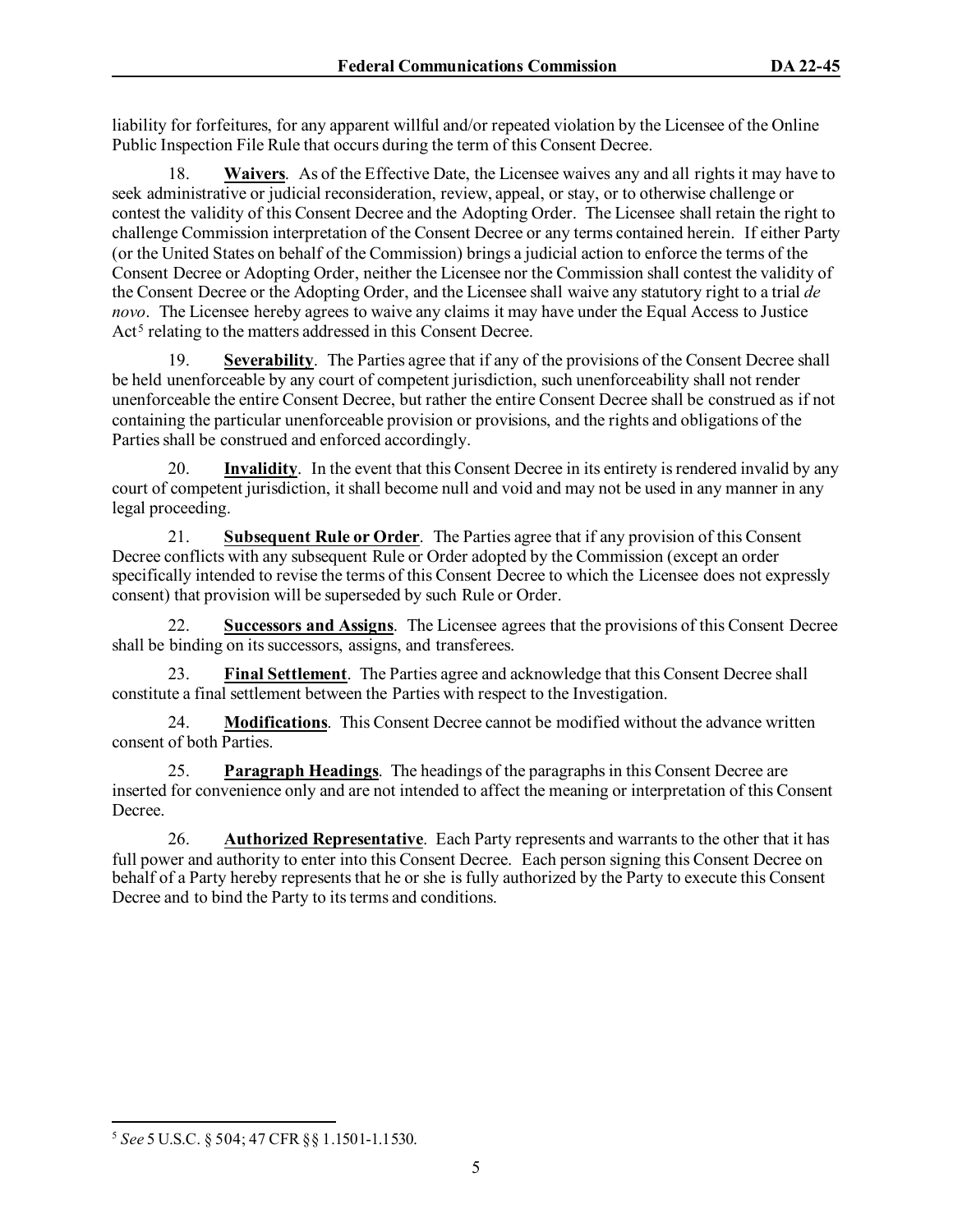27. **Counterparts**. This Consent Decree may be signed in counterpart (including electronically or by facsimile). Each counterpart, when executed and delivered, shall be an original, and all of the counterparts together shall constitute one and the same fully executed instrument.

Unt Shuhhi

 $\mathcal{L}_\text{max}$  , where  $\mathcal{L}_\text{max}$  and  $\mathcal{L}_\text{max}$  and  $\mathcal{L}_\text{max}$ 

 $\mathcal{L}_\text{max}$  , and the set of the set of the set of the set of the set of the set of the set of the set of the set of the set of the set of the set of the set of the set of the set of the set of the set of the set of the

 $\overline{\phantom{a}}$  , and the set of the set of the set of the set of the set of the set of the set of the set of the set of the set of the set of the set of the set of the set of the set of the set of the set of the set of the s Albert Shuldiner Chief, Audio Division

\_\_\_\_\_\_\_1/14/2022\_\_\_\_\_\_\_\_\_\_\_\_\_\_\_\_\_\_\_\_\_\_

Date

Elaine Walton Excel Media, LLC

Date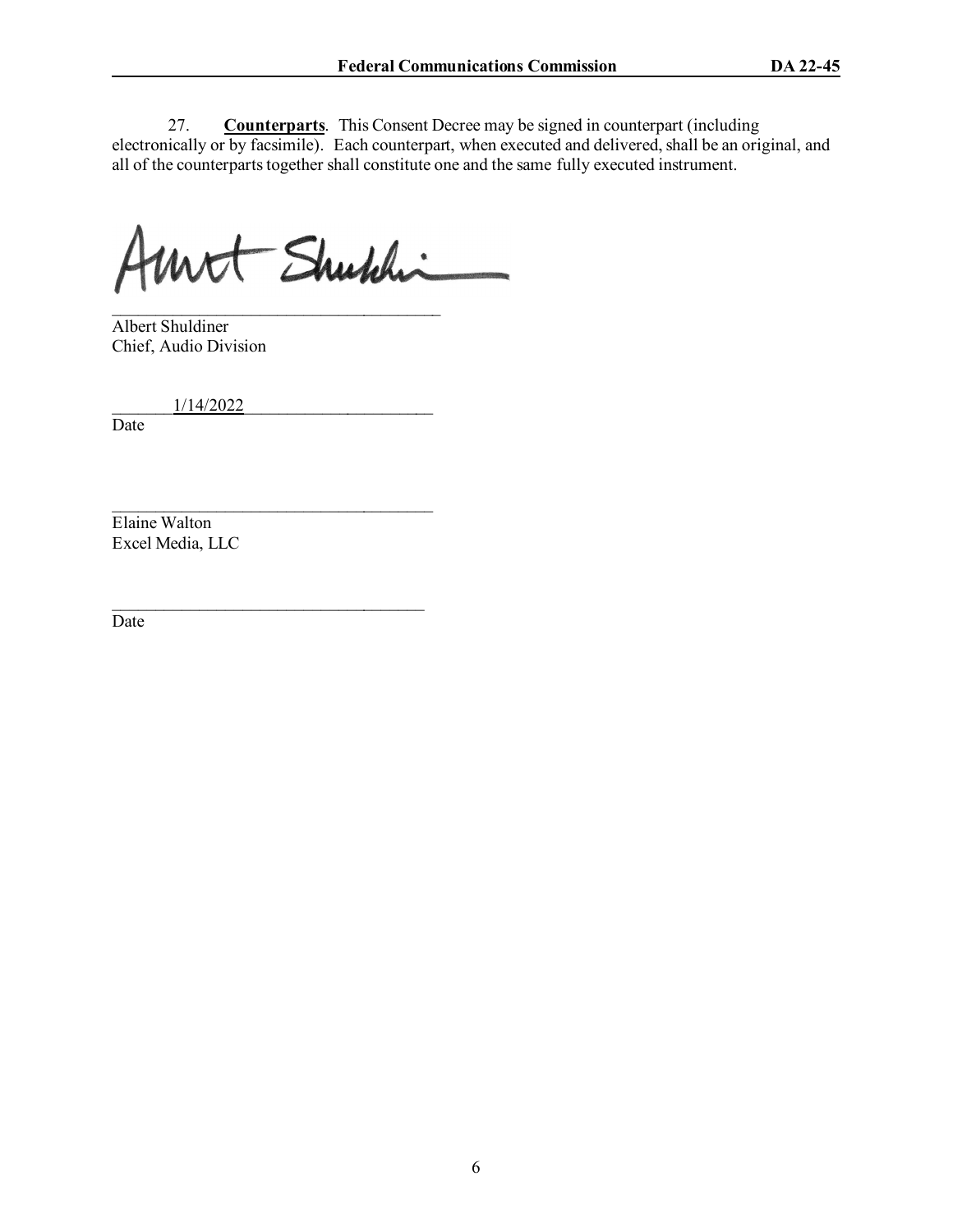### **Federal Communications Commission**

 $\bar{\beta}$ 

 $\overline{\text{Date}}$ 

alton

Elaine Walton<br>Excel Media, LLC

 $1/n / 2022$ 

Date